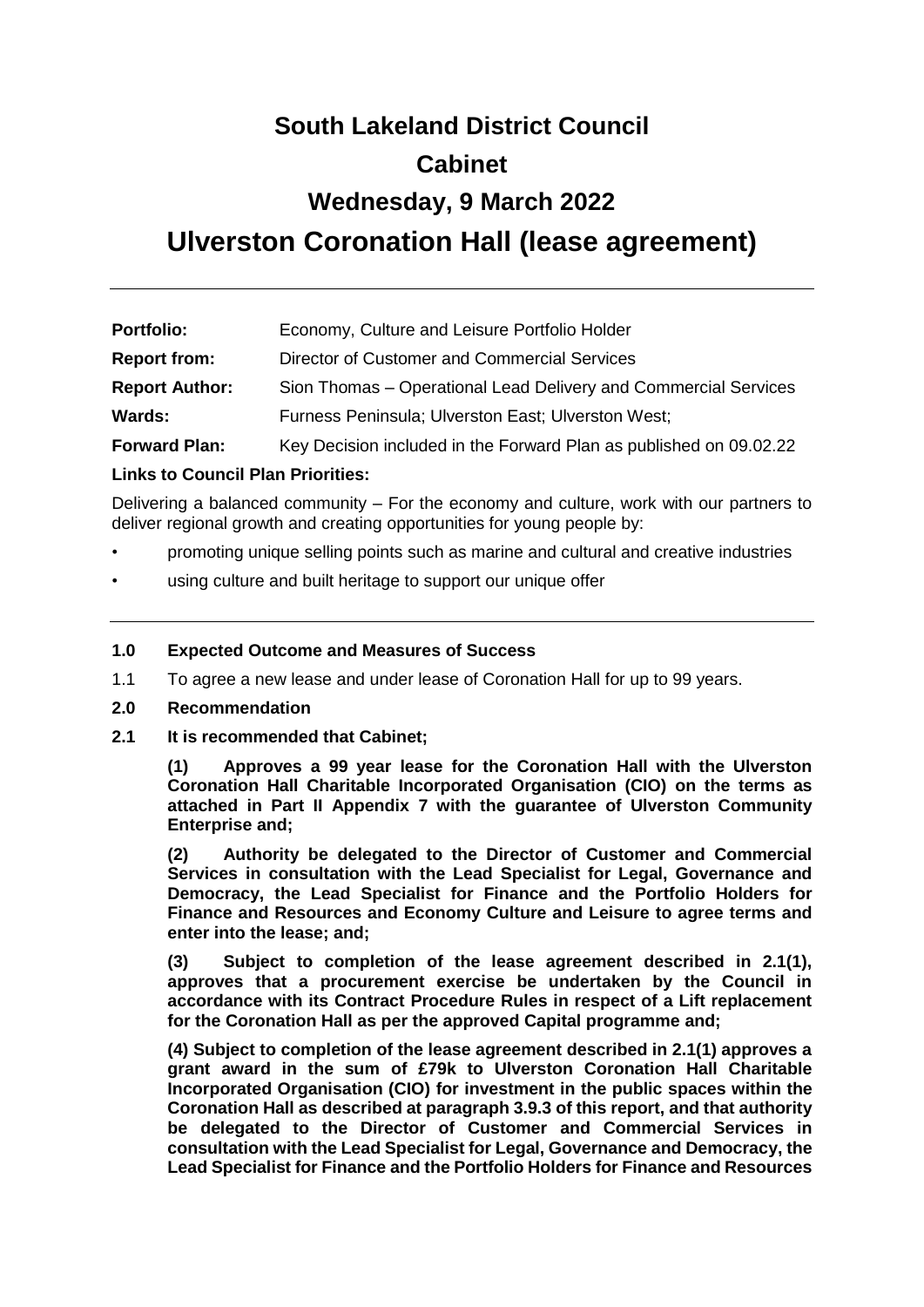**and Economy Culture and Leisure to agree terms and enter into the grant agreement; and;** 

**(5) Subject to completion of the lease agreement described in 2.1(1), approves an additional grant award to the UCE of £150k to support the Coronation Hall and Ulverston Markets in acknowledgement of the time lost due to the pandemic and the support required to bring the assets to a point at which they are finically viable and that authority be delegated to the Director of Customer and Commercial Services in consultation with the Lead Specialist for Legal, Governance and Democracy, the Lead Specialist for Finance and the Portfolio Holders for Finance and Resources and Economy Culture and Leisure to agree terms and enter into the grant agreement.**

#### **3.0 Background and Proposals**

Please note that in accordance with Section 100B(2) of the Local Government Act 1972, copies of Appendices 1 and 2 to this report are excluded from inspection by members of the public as they contain information as described in Schedule 12A of the Act, as amended by the Local Government (Access to Information) (Variation) Order 2006, as follows:-

*- Information relating to the financial or business affairs of any particular person (including the authority holding that information). (Paragraph 3)*

- 3.1 On 25th November 2015, it was resolved by Cabinet that agreement be given, in principle, to the transfer, by way of short term lease, the leasing of the Coronation Hall, and, by way of a management agreement, the management of the Ulverston markets to Ulverston Community Enterprises (UCE) for a period of 5 years in the hope that a longer term agreement would be entered into on the back of a successful 5 years. SLDC also supported the UCE in the form of a grant each year for a period of 5 years from the start of the agreement. Background documents regarding these agreements are accessible via the links in the background documents section.
- 3.2 The agreement was part of the Council's approach to rationalise the Ulverston assets of the Town Hall and the Coronation Hall. SLDC worked in local partnership to; 1. Enable local choice over which asset to maintain (the Coronation Hall or the Town Hall); 2. Secure the relocation of Town Council to Brogden Street; 3. Re shape the Coronation Hall service to reduce costs; 4. Develop proposals for transfer of Coronation Hall to community operation and 5. to enable redevelopment of the Town Hall for Affordable Housing. With regard to the Coro, SLDC did not undertake a transfer of the Coronation Hall service. In effect, SLDC ceased its service of providing the Coronation Hall and provided a leasehold opportunity for UCE to operate their business in the premises.
- 3.3 Ulverston Community Enterprises was formed in February 2014 as a Company Ltd by Guarantee without shares. It has established a new Charitable Incorporated Organisation through which the Coronation Hall will be managed, with the Company Ltd by Guarantee covenanting its trading income to the Charitable Incorporated Organisation. This structure provides a tax efficient method of operation maximising financial benefit to the operation of the Coronation Hall.
- 3.4 Discussions have been ongoing with UCE for the last 3 years to agree a longer term lease, however, progress was hampered because of the Covid pandemic. In March 2021, Cabinet approved a short term extension to the current lease for the Coronation Hall and underlease (for the Contract Centre) and management agreements for Ulverston Indoor and Street Markets with the Ulverston Coronation Hall CIO for up to a maximum of two years with a guarantee provided by Ulverston Community Enterprises. Cabinet also approved the use of an exemption /waiver to appoint UCE on a short term basis (maximum two years) to manage the Ulverston markets (indoor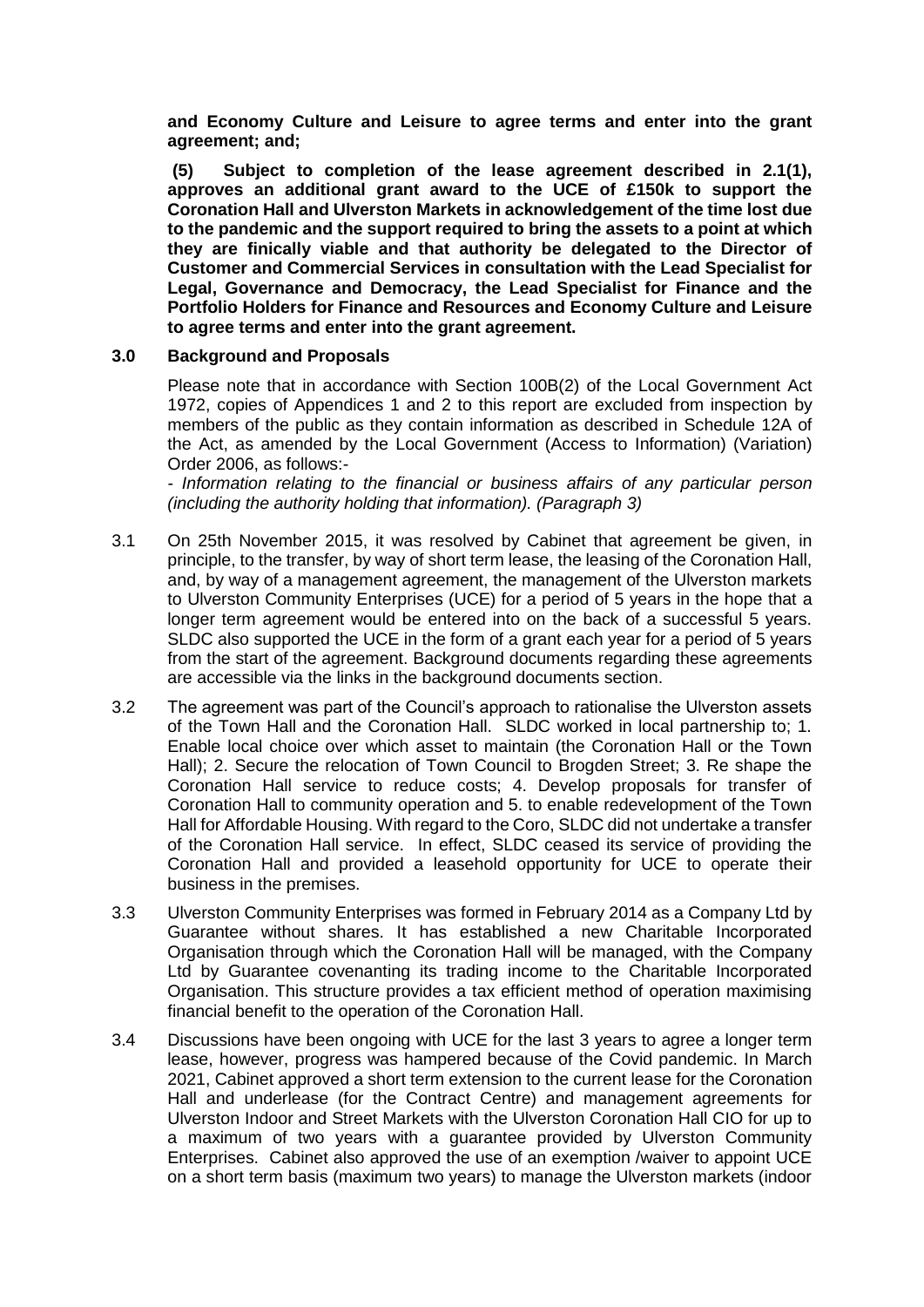and outdoor) without a formal tender process and to forego income as detailed in the report. It was the intention that a further report would be brought back to Cabinet for consideration regarding longer term options following completion of a business case from UCE regarding both the Coronation Hall and Ulverston Markets.

- 3.5 The UCE have now submitted their revised business plan for the Coronation Hall for 2021-26 (Part II Appendix 1) and proposition and proposal paper (Part II Appendix 2). Discussions have been ongoing with the UCE to get to a final agreed position. The Director for Customer and Commercial Services, the portfolio holder for Economy, Culture and Leisure and Specialist for Culture Arts and Events have been involved in these discussions.
- 3.6 It is proposed that with a successful transfer of assets and management, the Coronation Hall will be managed and developed locally through a social enterprise.
- 3.7 As set out in the Position and proposals document in Part II Appendix 2, the UCE are seeking:
	- a) a long term lease for the Coronation Hall to take effect from July 2022; and

b) an additional 'transition grant' of £194,000 from the Council in acknowledgement of the time lost due to the pandemic and the support required to bring the assets to a point at which they are finically viable. It is considered that a transition grant would assist with security as referenced in the Part II Appendix 2. The UCE are working with various funders, fund raising and working with various charities to bridge any deficit in the future; and

c) to continue to run the markets on behalf of SLDC in the short term, commissioning a new feasibility/ options appraisal for the market and to establish a sound business case for the markets before entering into negotiations for the long term running of the markets via a service agreement and back to back lease. UCE are also seeking investment by SLDC in the market hall consisting of heating upgrade and re-roofing works, and;

d) UCE are also seeking a commitment from SLDC to the replacement of the Coronation Hall lift; and

e) The Council commits to release the funds that have already been earmarked for capital development for the Coronation Hall to enable UCE to do much needed upgrades to the public spaces in order to help implement their new business plan (Appendix 1).

- 3.8 In relation to the Market, as set out in the Part II Appendix 2 report, UCE is commissioning a feasibility study to undertake extension consultation and research to identify a viable business model (and any associated capital development) for the Market. It is acknowledged that discussions regarding the longer-term arrangements for the Market cannot commence until the feasibility study has been prepared and a sound business case provided by UCE in respect of the Market. It is therefore proposed that a further report be brought to Cabinet on receipt of the feasibility / options appraisal commissioning by UCE in relation to the Market and until that time (and subject to such further approvals) no further action be taken in relation to the proposal at 3.7(c) above at this time. The short term extension approved by Cabinet in March 2021 in relation to the existing management agreement will provide for continuity until July 2023. Legal Specialists are engaged in working on the terms of that short term extension which has not yet been finalised.
- 3.9 When entering into land transactions, local authorities are required to obtain the best consideration reasonably obtainable and if not, must obtain the consent of the Secretary of State. Under the Local Government Act 1972, General Disposal Consent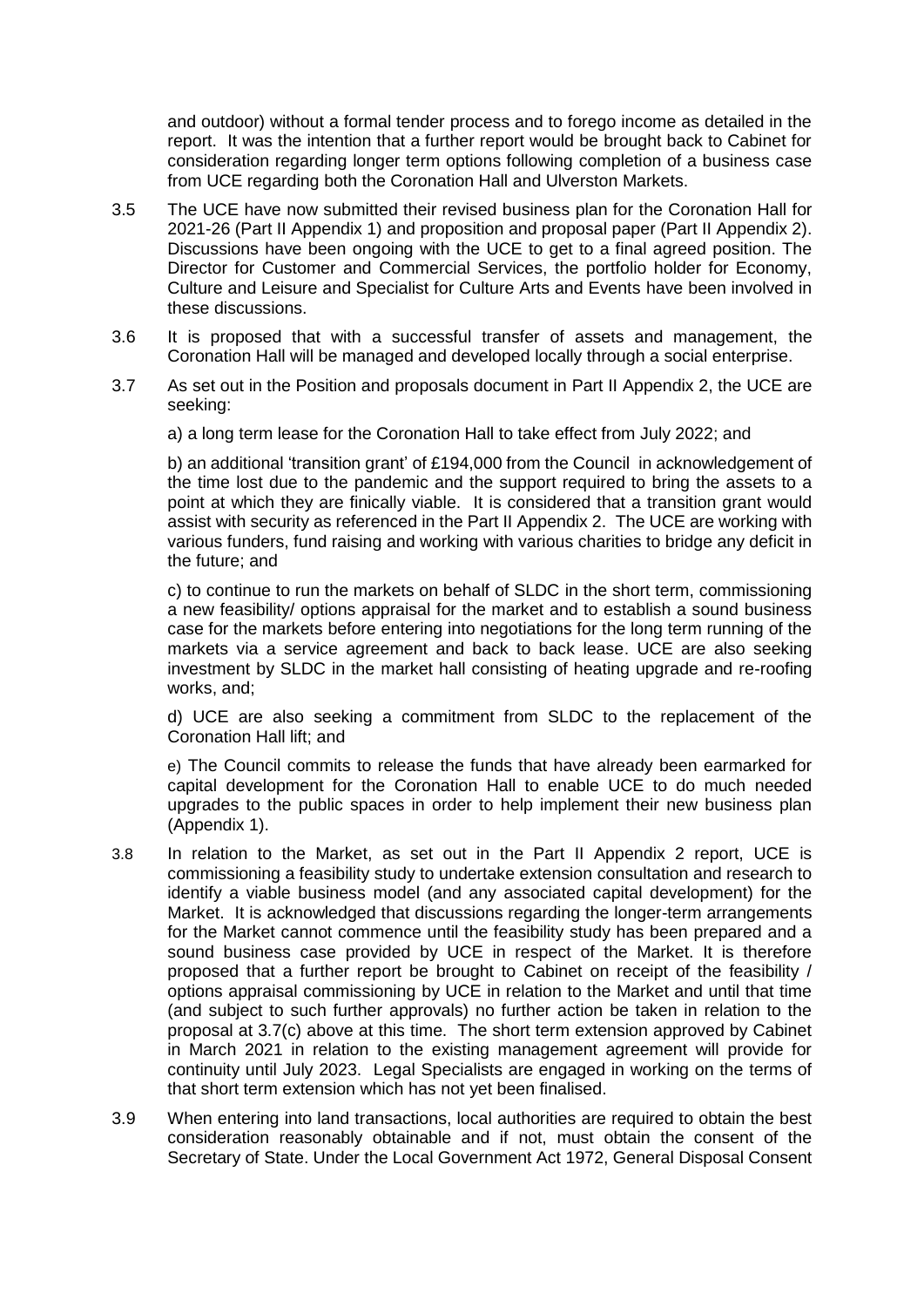(England) 2003, local authorities may (without Secretary of State's consent) make a disposal for less than best consideration in the following circumstances:

a) The local authority considers that the purpose for which the land is to be disposed is likely to contribute to the achievement of any one or more of the following objects in respect of the whole or any part of its area, or of all or any persons resident or present in its area.

i)the promotion or improvement of economic well-being.

ii)the promotion or improvement of social well being

iii)the promotion or improvement of environmental well-being.

b) The difference between the unrestricted value of the land to be disposed of and the consideration for the disposal not to exceed £2,000,000.

It is considered that a less than best consideration transaction in this case is justified as the granting of a 99 year lease for the Coronation Hall will promote or improve Economic Development and Social Value for residents of Ulverston and the district as set out in Appendix 1 and the UCE's vision.

3.10 Officers are therefore proposing the following to Cabinet for approval:

a. Enter into a 99 year lease for the Coronation Hall on the draft Heads of Terms set out in Part II Appendix 6, with appropriate delegations to agree finalise the terms;

b. Subject to the completion of the Coronation Hall 99 year lease, it is proposed that the Council will undertake a procurement exercise and subsequent contract award in relation to the replacement of the lift at Coronation Hall with funding as approved by the Council in February 2022 for the 2022/23 budget.

c Subject to the completion of the Coronation Hall 99 year lease, it is proposed that the Council commits to a grant funding award in the sum of £79k to Ulverston Coronation Hall CIO for investment in public spaces within the Coronation Hall. The sum of £79k is the sum of Capital monies remaining from the Capital funding set aside for the projects related to the closure and transfer of Ulverston Town Hall. It is proposed that the grant award will be made only upon completion of the lease for the Coronation Hall and will be subject to appropriate terms and conditions including but not limited to clawback provisions if the funding is not spent within a specified period upon upgrades to public spaces within the Coronation Hall in order to help implement the CIO's new business plan in Appendix 1. This includes for example renovations / improvements to the Coronation Hall (e.g. Supper rooms, additional meeting rooms) with the aim of improving the Coronation Hall's potential to generate revenue income.

d. Subject to the completion of the Coronation Hall 99 year lease, to award a grant of £150k as outlined in 7.1.2 below as a 'transition grant' to support the Coronation Hall and Ulverston Markets in acknowledgement of the time lost due to the pandemic and the support required to bring the assets to a point at which they are finically viable.

e. That a further report be brought to Cabinet on receipt of the feasibility / options appraisal commissioning by UCE in relation to the Market and until that time (and subject to such further approvals) no further action be taken in relation to the proposal at 3.7(c) above at this time.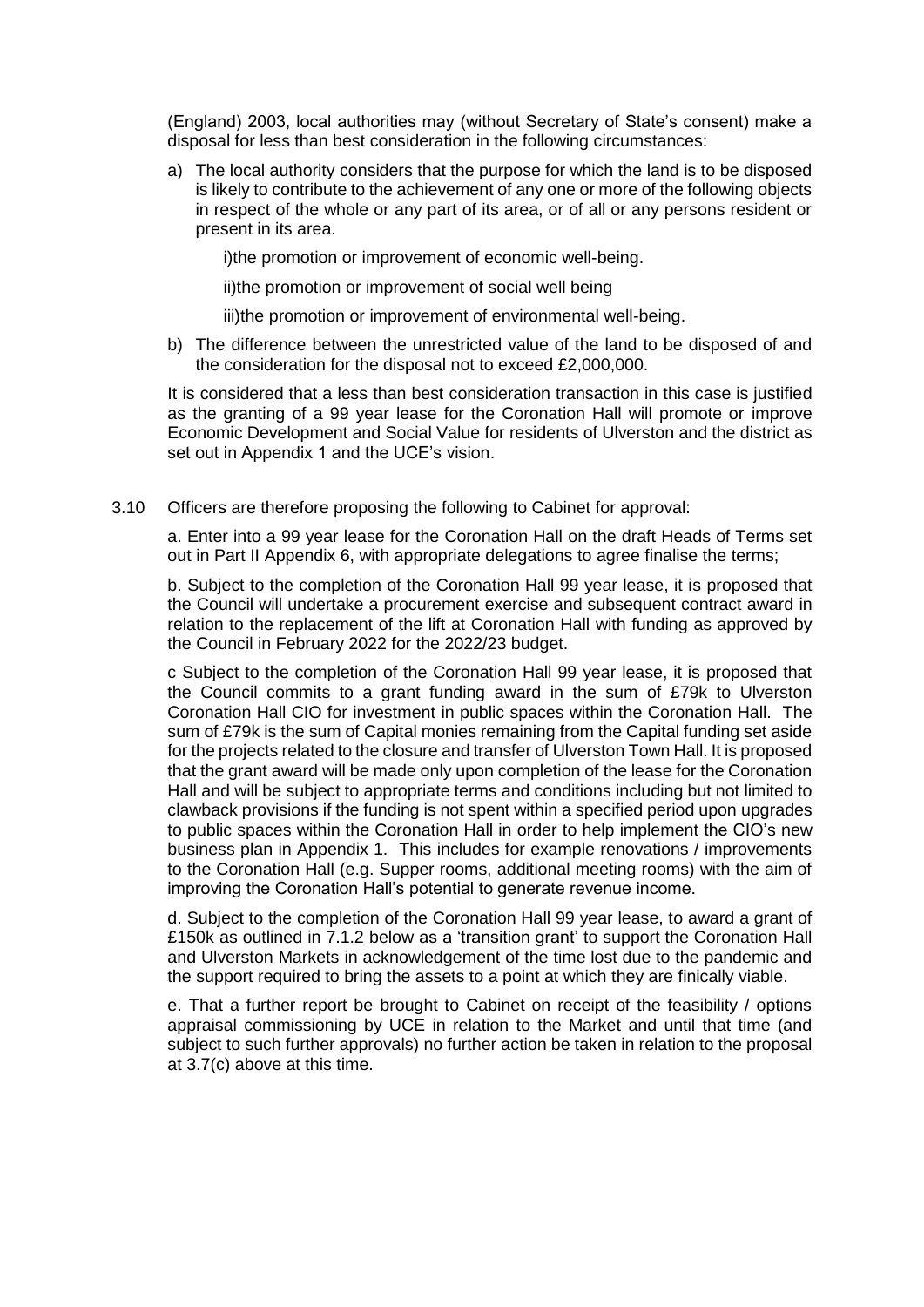| Appendix No. | <b>Name of Appendix</b>                     |
|--------------|---------------------------------------------|
|              | UCE Business Plan 2021-26 - Part II         |
| 2            | UCE Position Paper and Proposal – Part II   |
| 3            | Letter of support from UTC                  |
| 4            | Letter of support from Ulverston BID        |
| 5            | UCE financial summary - Part II             |
| 6            | Health and Sustainability Impact Assessment |
|              | <b>Heads of Terms</b>                       |

#### **4.0 Appendices Attached to this Report**

#### **5.0 Consultation**

- 5.1 Consultation has taken place with the Ulverston Community Enterprise over the last 3 years in conjunction with the Director for Customer and Commercial Services, the portfolio holder for Economy, Culture and Leisure and Specialist for Culture Arts and Events. Corporate Management Team and Cabinet members have also been briefed as part of this process.
- 5.2 Ulverston Town Council and Ulverston BID have also written to SLDC in support of the proposals by UCE. Confirmation of support can be seen in Appendix 3 and 4.

#### **6.0 Alternative Options**

- 6.1 There is an option not to enter a long term lease with UCE for the Coronation Hall. The likely effect of this would be that UCE would cease operations. SLDC would have the premises returned and would need to determine whether to operate a service from the Coronation Hall, seek a new tenant or consider disposal of the freehold. This option is not recommended as it would not enable the benefits which can be achieved through local management and investment to be realised. It would prevent the option of enabling a local community solution to be developed further. If in the future, the proposed long term lease proves unworkable, this option would need to be reconsidered.
- 6.2 Transfer the Coronation Hall only and keep the Markets under direct SLDC control and operation. This option is not recommended as the UCE purpose and business model is developed on the principle of managing a range of facilities which contribute to the wellbeing of the town. Markets are seen as an opportunity to increase footfall to the town centre. Growing the revenue of markets enables future cross subsidy of the Coronation Hall.
- 6.3 To make the opportunity to run the Coronation Hall and Markets available to the open market and consider a competitive process. This option is not recommended as the drive to find a locally managed solution has come from within the Ulverston community. The operation requires a high degree of voluntary effort, matched with the revenue earning and sponsorship potential of the assets to be successful. The proposed way forward is a bespoke solution, utilising the strengths and support of the Ulverston community. An open process runs a high risk of a deliverable solution not coming forward. If in the future, transfer proves unworkable, this option could be reconsidered. The Council also failed to find a new operator for the Kendal indoor and outdoor market when the service was tendered and therefore unlikely that there would be greater interest in the Ulverston Markets.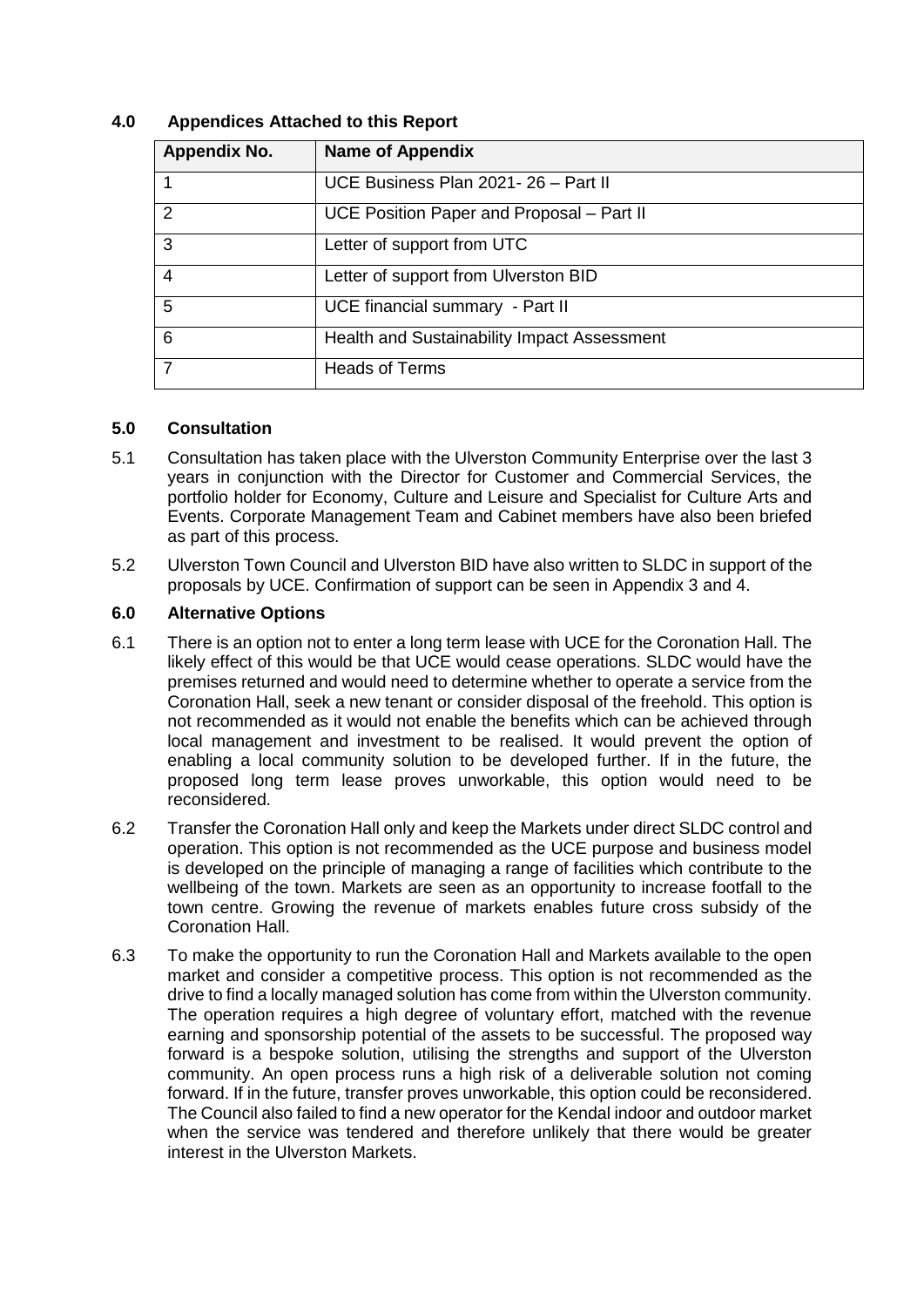#### **7.0 Implications**

#### **Financial, Resources and Procurement**

7.1.1 SLDC have supported UCE with a grant on sliding scale. The grant has been as follows for the financial years 2016/17 to 2020/21; the proposals for award in 2022/23 have also been included in the below table:

|                                          | 16/17  | 17/18   | 18/19   | 19/20  | 20/21  | 21/22  | 22/23  | Total 7<br>Yrs |
|------------------------------------------|--------|---------|---------|--------|--------|--------|--------|----------------|
|                                          | £      | £       | £       | £      | £      |        | £      | £              |
| agreed<br>July<br>Grant<br>2016          | 97,532 | 133,793 | 107,793 | 68,460 | 53,460 | 17,820 |        | 478,858        |
| Additional<br>Grant<br>approved Feb 2022 |        |         |         |        |        | 75,000 | 75,000 | 150,000        |
| <b>Total Grant</b>                       | 97,532 | 133,793 | 107,793 | 68,460 | 53,460 | 92,820 | 75,000 | 628,858        |

#### Revenue Grant support

#### Capital Contribution if the report is approved

|        | Description of Capital investment proposed.                                                                                         |
|--------|-------------------------------------------------------------------------------------------------------------------------------------|
| 65,000 | Replacement of Lift to Coronation Hall, lift is nearing end of life and requires full<br>replacement.                               |
| 79.000 | Investment to public areas within the Hall including Supper Room and GF offices to<br>improve offer and increase Revenue or the UCE |

UCE have provided a financial forecast for the next 3 years with detail on income/ expenditure over the last 5 years and as shown in Appendix 5 – Part II.

- 7.1.2 As part of the future agreement, UCE are requesting a transition grant of up to £194k. In February 2022, the Council approved a grant of up to £150,000 within the 2022/23 budget split between £75k relating to 2021/22 and £75k for 2022/23. Therefore the Council will cap its grant at £150k with the UCE expected to find alternative funds of up to £44k. Progress is being made by the UCE in bridging the gap.
- 7.1.3 The Coronation Hall has historically operated with a financial loss to SLDC in terms of its operations, though a strategic benefit to the well-being of the local community. Any future long term lease, could be granted on some form of Turnover rent, based upon gross income and Full Repairing and Insuring terms. Given the current uncertainty over income from performance venues nationally, it is not possible to state exactly what this figure might be for SLDC. However, pre-covid, UCE had a gross Turnover of circa £300,000, whilst the accounts indicate a breakeven position. Turnover rents can range greatly in their makeup, between 1-15%, therefore SLDC could be forgoing a rent of up to £45,000 per annum. There is no assumed rent in any SLDC budgets, reflecting financial performance of the Coronation Hall pre-Covid and pre-transfer.
- 7.1.4 Prior to transfer of the Coronation Hall, the Council was running the Hall at a significant loss. If the Council were to take back the service and run in-house, it would therefore be safe to assume that costs of running Coronation Hall would be similar per annum excluding rates. When taking into account the potential rental income for Coronation Hall that the Council are being asked to forego, then financially, it is still advantageous for the Council to proceed with this transaction. Benefits for the community have already been highlighted as part of previous reports and as shown in the Business Plan in Appendix 1.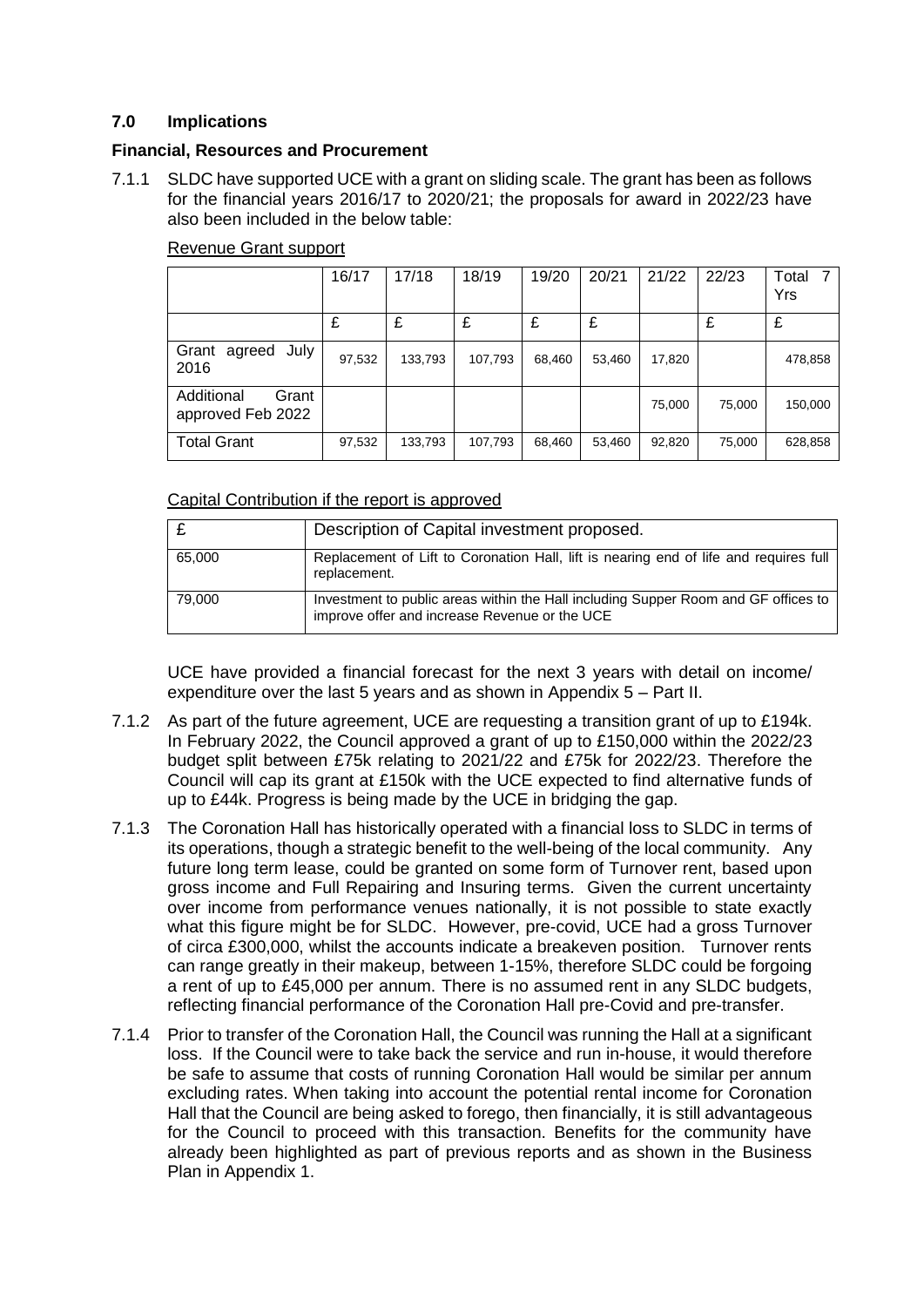- 7.1.5 In line with the Local Government Act 1972: General Disposal Consent (England) 2003, when considering the Capital receipt the Council would forego for the Coronation Hall, it is valued that the asset would bring a Capital Receipt of no more than £450,000.
- 7.1.6 The Council's budget makes no allowance for the Coronation Hall or Ulverston Markets over the next 5 years. Therefore, by agreeing to the proposals above, there is no additional impact on the Council's revenue budgets.

#### **Human Resources**

7.2 There are no human resource implications with this report.

#### **Legal**

- 7.3.1 The Legal team will assist in the preparation of all the required legal agreements.
- 7.3.2 Section 123(2) of the Local Government Act 1972 prohibits the disposal of land (otherwise than by way of short tenancy) at less than best consideration without the consent of the Secretary of State. Whilst this requirement does not apply to leases not exceeding 7 years (so did not apply to the grant of the current lease), it will apply in this instance with a lease of up to 99 years. This requires that the undervalue is less than £2million and that the disposal is likely to contribute to the promotion or improvement of economic, social or environmental well-being of the area or of persons resident in the area.
- 7.3.4 Under the Subsidy Control Regime introduced in January 2021, the Council will be required to consider whether or not the terms of the disposal of the land to a third party constitutes a subsidy; and if so, to take steps to consider which International obligations need to be met. If the subsidy is found to be within the scope of UK-EU Trade and Co-operation Agreement and (if adopted at the relevant time) the UK Subsidy Control Bill then the Council must ensure that the subsidy meets the principles set out therein. . Failure to do so could leave the Council exposed to Judicial Review. Furthermore, there are requirements for subsidies to be recorded transparently and in a timely manner. Officers will work with Legal Services to seek legal advice in this regard to enable the disposal to be assessed in this regard,
- 7.3.5 In relation to the proposed procurement for the replacement lift in the Coronation Hall, this will be subject to the Council's Contract Procedure Rules and officers will liaise with Procurement and Legal Specialists to ensure compliance.
- 7.3.6 The grant funding described within the report will be subject to appropriate terms and conditions upon which Legal Specialists will advise and appropriate provisions will be sought to protect the Council's position.

#### **Health and Sustainability Impact Assessment**

- 7.4 Have you completed a Health and Sustainability Impact Assessment? Yes (attached at Appendix 6)
- 7.5 If you have not completed an Impact Assessment, please explain your reasons: N/A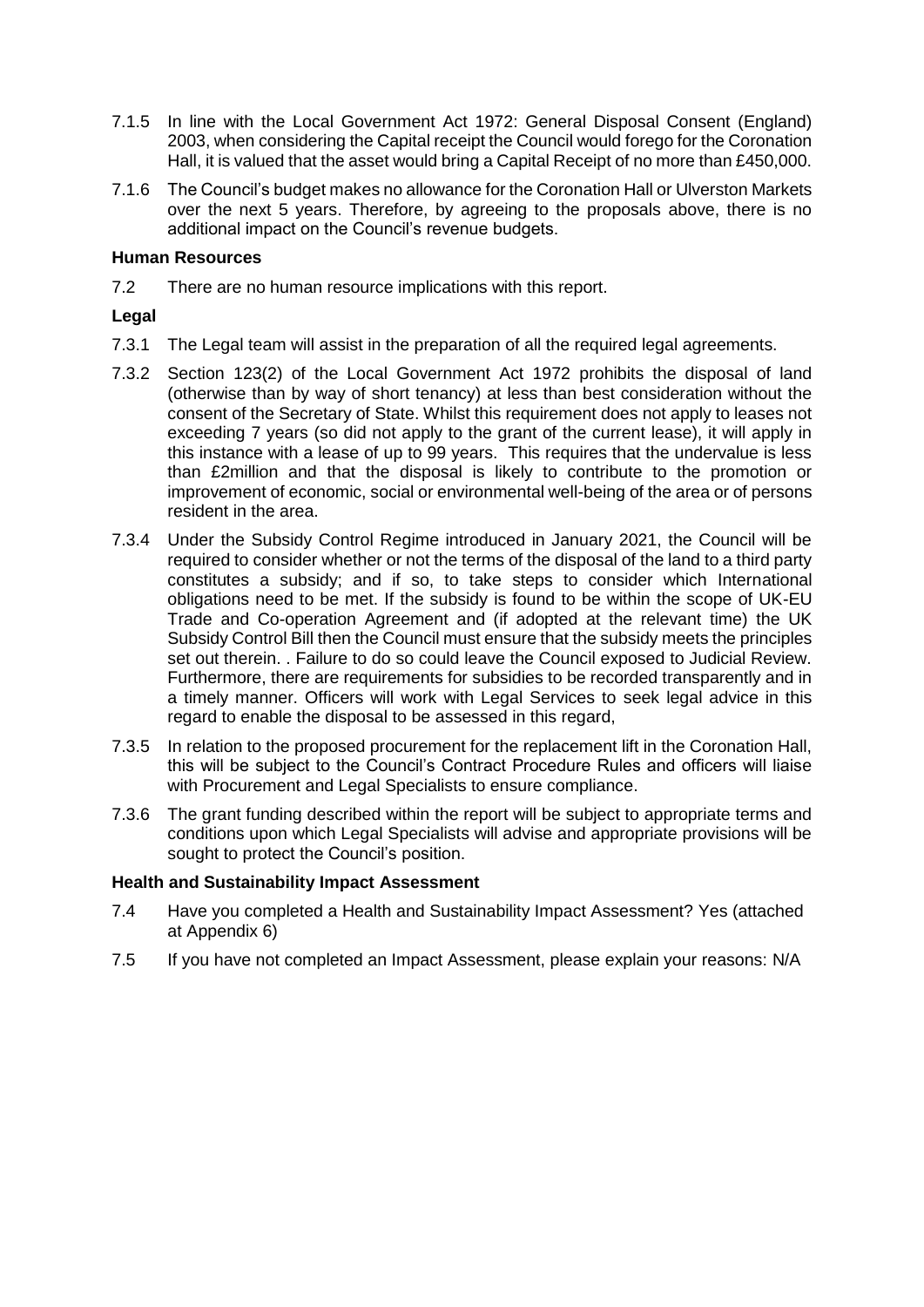| 7.6 |  | Summary of Health and Sustainability Impacts |  |
|-----|--|----------------------------------------------|--|
|     |  |                                              |  |

|                                          |                                                                                      | <b>Positive</b> | <b>Neutral</b>            | <b>Negative</b> | <b>Unknown</b> |
|------------------------------------------|--------------------------------------------------------------------------------------|-----------------|---------------------------|-----------------|----------------|
| <b>Environment</b><br>and Health         | Greenhouse gases<br>emissions                                                        |                 | X                         |                 |                |
|                                          | <b>Air Quality</b>                                                                   |                 | X                         |                 |                |
|                                          | Biodiversity                                                                         |                 | X                         |                 |                |
|                                          | <b>Impacts of Climate</b><br>Change                                                  |                 | X                         |                 |                |
|                                          | Reduced or zero<br>requirement for energy,<br>building space, materials<br>or travel |                 | $\mathsf{x}$              |                 |                |
|                                          | <b>Active Travel</b>                                                                 |                 | X                         |                 |                |
| <b>Economy and</b><br><b>Culture</b>     | Inclusive and sustainable<br>development                                             |                 | X                         |                 |                |
|                                          | Jobs and levels of pay                                                               | X               |                           |                 |                |
|                                          | Healthier high streets                                                               |                 | X                         |                 |                |
|                                          | Culture, creativity and<br>heritage                                                  | $\mathbf{x}$    |                           |                 |                |
| <b>Housing and</b><br><b>Communities</b> | Standard of housing                                                                  |                 | $\boldsymbol{\mathsf{x}}$ |                 |                |
|                                          | Access to housing                                                                    |                 | X                         |                 |                |
|                                          | Crime                                                                                |                 | X                         |                 |                |
|                                          | Social connectedness                                                                 | X               |                           |                 |                |

## **Equality and Diversity**

- 7.7 Have you completed an Equality Impact Analysis? No
- 7.8 If you have not completed an Impact Analysis, please explain your reasons: Not felt required for this report.

| <b>Risk Management</b>                                                                                     | <b>Consequence</b>                                                            | <b>Controls required</b>                                                                                              |
|------------------------------------------------------------------------------------------------------------|-------------------------------------------------------------------------------|-----------------------------------------------------------------------------------------------------------------------|
| No agreements or lease in<br>place.                                                                        | <b>Coronation Hall would</b><br>close aswell as Ulverston<br>Markets.         | Short term lease and<br>management agreement to be<br>agreed before entering into long<br>term lease with UCE.        |
| <b>Heads of Terms not</b><br>agreed by UCE or SLDC.                                                        | No long term lease agreed<br>and therefore service and<br>assets put at risk. | Regular communication needed<br>at early stages to look to set out<br>expectations on both sides.                     |
| SLDC and UCE do not<br>consider exit strategies in<br>the production and<br>agreement of the<br>agreements | Services cease and<br>recovery of service/ assets<br>would be difficult.      | On-going management of<br>agreements and regular<br>meetings between UCE and<br>SLDC to create strong<br>partnership. |